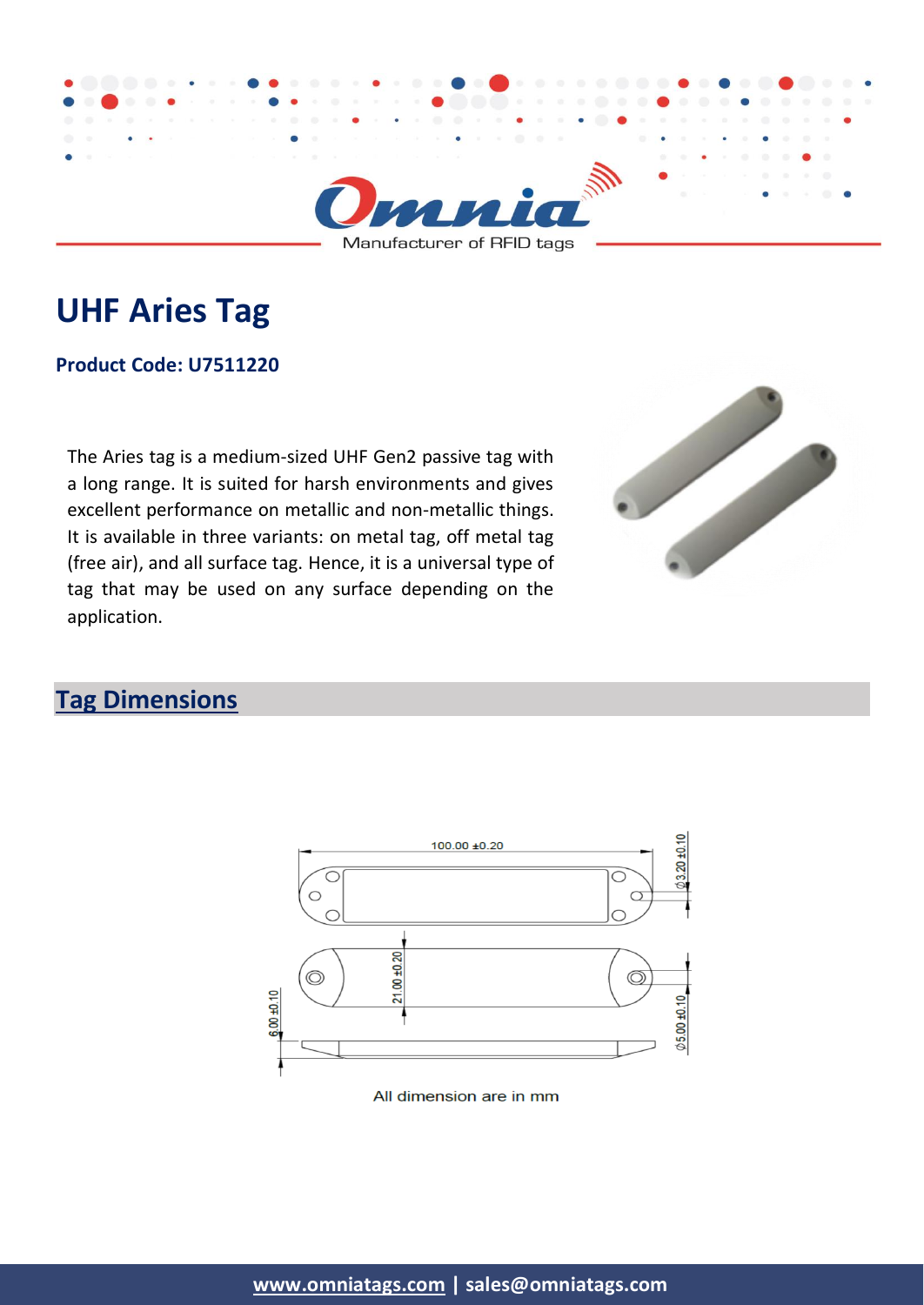### **Electrical Specifications**

| Air Interface Protocol       | ISO/IEC 18000-63                                      |
|------------------------------|-------------------------------------------------------|
| <b>Operational Frequency</b> | $860 - 960$ MHz                                       |
| $Chip**$                     | Impinj Monza R-6P                                     |
| <b>Memory Configuration</b>  | EPC-Up to 128-bits                                    |
|                              | TID - 96 bits of Serialized with 48-bit serial number |
|                              | User memory - Up to 64 bits                           |
|                              | Access password - 32 bits                             |
|                              | Kill password $-32$ bits                              |
| Read Range*                  | Off metal: Up to 13 meters on Fixed reader            |
|                              | On metal: Up to 8 meters on Fixed reader              |
|                              | All surface: UP to 5 meters on Fixed reader           |
| <b>Operating Temperature</b> | -40 $^{\circ}$ C to +80 $^{\circ}$ C                  |
| <b>Storage Temperature</b>   | -40 $^{\circ}$ C to +80 $^{\circ}$ C                  |
| Ingress protection Rating    | <b>IP67</b>                                           |
| Attachment***                | Self Adhesive / Rivet                                 |
| <b>Applicable Surface</b>    | Metal / All Surface / Off Metal                       |

## **Physical and Mechanical Specification**

| <b>Dimensions</b>          | 100x21x6 mm          |  |
|----------------------------|----------------------|--|
| Colour**                   | Grey                 |  |
| Weight                     | 12g                  |  |
| Encasement                 | ABS High Impact / PC |  |
| <b>Quality Assurance</b>   | 100 % Reader Tested  |  |
| <b>Chemical Resistance</b> |                      |  |

| Resistant to continuous exposure to salt water for 2 hours |
|------------------------------------------------------------|
| Resistant to continuous exposure to motor oil for 2 hours  |
| Additionally, abrasion resistant against HCL and IPA       |